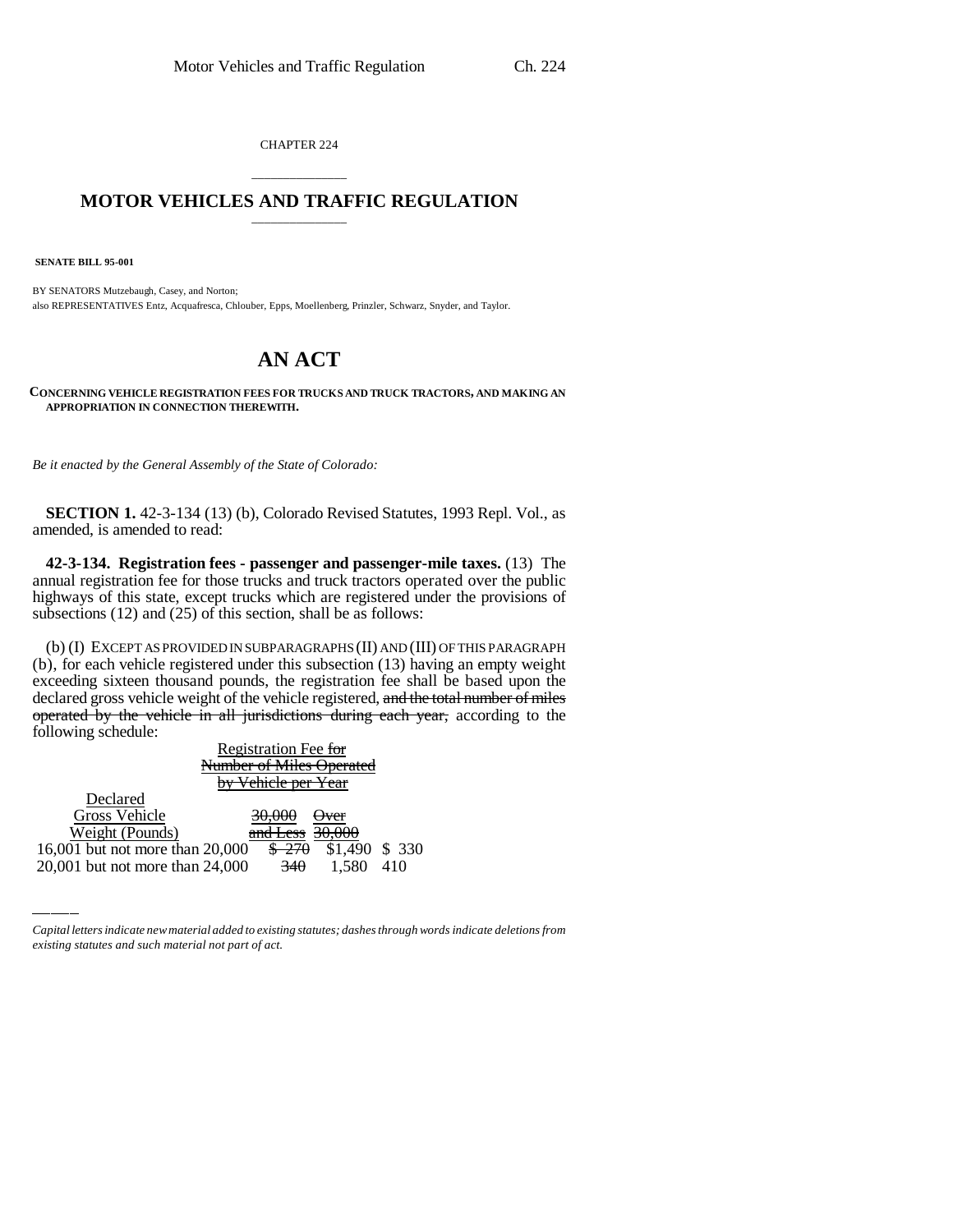Ch. 224 Motor Vehicles and Traffic Regulation

| 24,001 but not more than 30,000 | 405 | 1.665 | 490   |
|---------------------------------|-----|-------|-------|
| 30,001 but not more than 36,000 | 475 | 1,755 | 630   |
| 36,001 but not more than 42,000 | 540 | 1,845 | 770   |
| 42,001 but not more than 48,000 | 610 | 1,930 | 940   |
| 48,001 but not more than 54,000 | 675 | 2,020 | 1,150 |
| 54,001 but not more than 60,000 | 745 | 2,105 | 1,370 |
| 60,001 but not more than 66,000 | 810 | 2,195 | 1,570 |
| 66,001 but not more than 74,000 | 880 | 2,285 | 1,850 |
| Over 74,000                     |     |       | 1,975 |

(II) FOR EACH VEHICLE REGISTERED UNDER THIS SUBSECTION (13) THAT HAS AN EMPTY WEIGHT EXCEEDING SIXTEEN THOUSAND POUNDS AND THAT IS USED IN THE OPERATIONS OF A COMMON OR CONTRACT CARRIER FOR HIRE, SUCH REGISTRATION FEE SHALL BE BASED UPON THE DECLARED GROSS VEHICLE WEIGHT OF THE VEHICLE REGISTERED, ACCORDING TO THE FOLLOWING SCHEDULE:

| <b>DECLARED</b>                |
|--------------------------------|
| $C_{\rm DOCC}$ Unitar $\Gamma$ |

| <b>GROSS VEHICLE</b>            |                         |
|---------------------------------|-------------------------|
| <b>WEIGHT (POUNDS)</b>          | <b>REGISTRATION FEE</b> |
| 16,001 BUT NOT MORE THAN 20,000 | \$440                   |
| 20,001 BUT NOT MORE THAN 24,000 | 550                     |
| 24,001 BUT NOT MORE THAN 30,000 | 660                     |
| 30,001 BUT NOT MORE THAN 36,000 | 770                     |
| 36,001 BUT NOT MORE THAN 42,000 | 930                     |
| 42,001 BUT NOT MORE THAN 48,000 | 1,130                   |
| 48,001 BUT NOT MORE THAN 54,000 | 1,430                   |
| 54,001 BUT NOT MORE THAN 60,000 | 1,700                   |
| 60,001 BUT NOT MORE THAN 66,000 | 1,980                   |
| 66,001 BUT NOT MORE THAN 74,000 | 2,260                   |
| <b>OVER 74,000</b>              | 2.350                   |

(III) (A) FOR EACH VEHICLE REGISTERED UNDER THIS SUBSECTION (13) THAT HAS AN EMPTY WEIGHT EXCEEDING SIXTEEN THOUSAND POUNDS AND THAT IS OPERATED LESS THAN TEN THOUSAND MILES IN ALL JURISDICTIONS DURING EACH YEAR, SUCH REGISTRATION FEE SHALL BE BASED UPON THE DECLARED GROSS VEHICLE WEIGHT OF THE VEHICLE REGISTERED, ACCORDING TO THE FOLLOWING SCHEDULE:

**DECLARED** GROSS VEHICLE

| OVOOD A EITICEE                 |                         |       |
|---------------------------------|-------------------------|-------|
| <b>WEIGHT (POUNDS)</b>          | <b>REGISTRATION FEE</b> |       |
| 16,001 BUT NOT MORE THAN 20,000 |                         | \$330 |
| 20,001 BUT NOT MORE THAN 24,000 |                         | 360   |
| 24,001 BUT NOT MORE THAN 30,000 |                         | 380   |
| 30,001 BUT NOT MORE THAN 36,000 |                         | 440   |
| 36,001 BUT NOT MORE THAN 42,000 |                         | 500   |
| 42,001 BUT NOT MORE THAN 48,000 |                         | 580   |
| 48,001 BUT NOT MORE THAN 54,000 |                         | 600   |
| 54,001 BUT NOT MORE THAN 60,000 |                         | 640   |
| 60,001 BUT NOT MORE THAN 66,000 |                         | 660   |
| 66,001 BUT NOT MORE THAN 74,000 |                         | 690   |
| <b>OVER 74,000</b>              | 710                     |       |
|                                 |                         |       |

(B) IF A VEHICLE QUALIFIES FOR BOTH A REGISTRATION FEE PROVIDED IN THIS